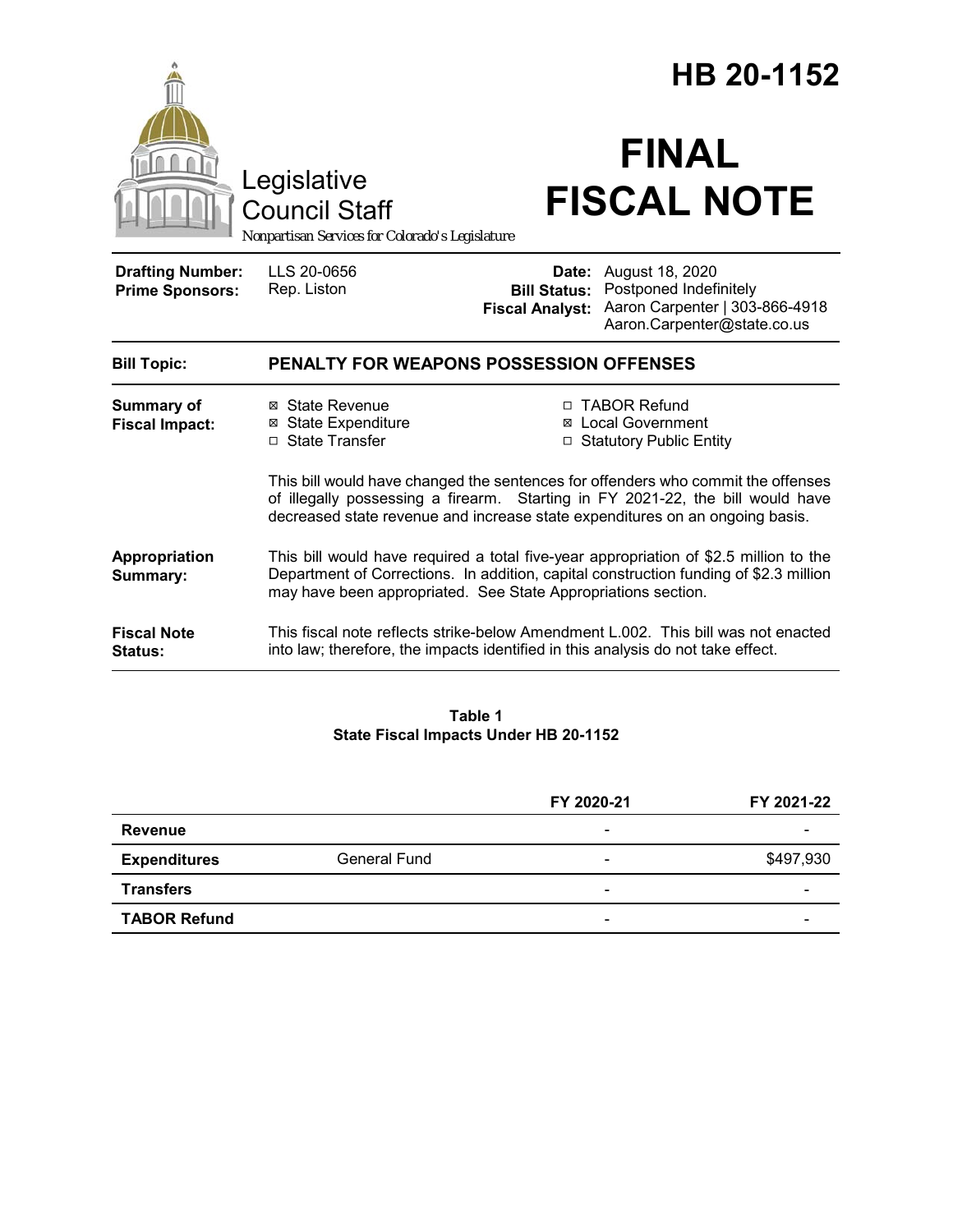August 18, 2020

# **Summary of Legislation**

This bill requires an adult offender convicted of a second or subsequent offense for illegal possession of a weapon by a previous offender, which can range from a class 6 felony to a class 4 felony, to be sentenced to the Department of Corrections (DOC). Individuals convicted of the class 4 felony must serve their sentence consecutively with any other sentences being served.

## **Data and Assumptions**

Using Judicial Department data, in the last three years there was an average of 442 individuals per year sentenced to probation under the illegal possession of a firearm by a previous offender offense. It is assumed that 390 of these cases were class 6 felonies. To calculate the impact on the DOC , the fiscal note assumes that around 5 percent of these class 6 felonies, or 20 cases are second or subsequent offences and will be sentenced to the DOC instead of probation under the bill. The average length of stay for a class 6 felony is 7.8 months in the DOC with 9.6 months on parole.

The fiscal note assumes that any individual convicted of a second or subsequent class 4 or 5 felony offense for illegal possession of a weapon by a previous offender is already sentenced to the DOC.

### **State Revenue**

Starting in FY 2021-22, state cash fund revenue to the Offender Services Cash Fund in the Judicial Department will decrease by a minimal amount. Currently, offenders on probation pay a \$50 per month probation supervision fee. Based on the number of assumed offenders being sentenced to the DOC instead of probation, the decrease in revenue is expected to be minimal.

### **State Expenditures**

The bill will increase state General Fund expenditures by a total of at least \$2.5 million in the DOC over a five-year period, and may increase future capital construction costs in the DOC. The bill also decreases state General Fund expenditures in the Judicial Department by a minimal amount. These impacts are described below.

**Department of Corrections – operating and parole costs (five-year fiscal impact).**Based on the assumptions provided in the Background and Assumption section, this bill increases prison operating costs for the DOC by a total of \$2.5 million over the five-year period beginning in FY 2020-21. The fiscal note assumes no prison operating impacts will occur in the first year due to the amount of time required for criminal filing, trial, disposition and sentencing of each case and costs are prorated for the September 1, 2020, effective date. Once an offender is released from prison, he or she is assigned to parole. Costs in FY 2021-22 are prorated to reflect that Table 2 shows the estimated cost of the bill over the next five fiscal years.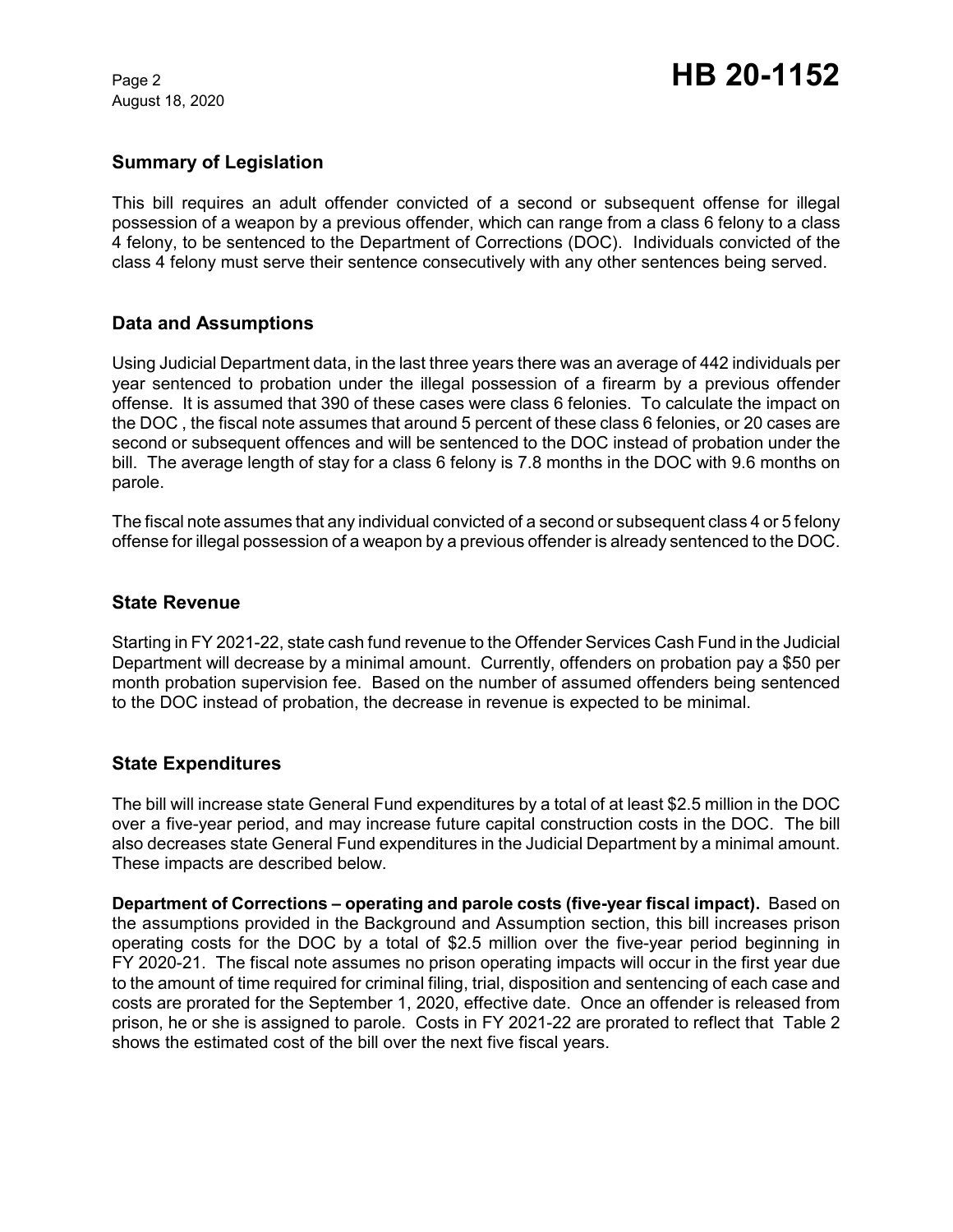# Page 3 **HB 20-1152**

| <b>Prison Costs</b>      | Avg. Daily Pop. | <b>Operating Cost</b> |
|--------------------------|-----------------|-----------------------|
| FY 2020-21               |                 |                       |
| FY 2021-22               | 11              | \$463,980             |
| FY 2022-23               | 13              | \$556,776             |
| FY 2023-24               | 13              | \$556,776             |
| FY 2024-25               | 13              | \$556,776             |
| <b>Prison (Subtotal)</b> |                 | \$2,134,308           |
|                          |                 |                       |
| <b>Parole Costs</b>      | Avg. Daily Pop. | <b>Operating Cost</b> |
| FY 2020-21               |                 |                       |
| FY 2021-22               | 6               | \$33,950              |
| FY 2022-23               | 16              | \$93,986              |
| FY 2023-24               | 16              | \$93,986              |
| FY 2024-25               | 16              | \$93,986              |
| Parole (Subtotal)        |                 | \$315,908             |

**Table 2 Prison and Parole Costs Under HB 20-1152**

**Department of Corrections – capital construction costs.** In addition to the five-year operating and parole impacts discussed above, Section 2-2-703, C.R.S. requires that the General Assembly consider increased capital construction costs for the DOC to house additional inmates. Based on the average per bed construction costs of previous prison facilities, capital construction costs of \$2.3 million would be required to increase prison bed space in line with the estimated increase in prison population under this bill. If the General Assembly determines that additional prison bed space is needed, this bill should include a transfer of General Fund to the Capital Construction Fund and a reappropriation of this funding to the Corrections Expansion Reserve Fund. Money in the Corrections Expansion Reserve Fund is available for future DOC construction projects, which would be identified and funded through the annual budget process based on the state's overall prison needs.

**Department of Corrections – consecutive sentencing.** In addition, starting in FY 2021-22, the amount of time an offender may stay in the DOC will increase to the extent offenders committed of a second or subsequent offense must serve their time consecutively. The fiscal note assumes that any increase in time will fall outside the five-year estimate in this fiscal note and that any changes in appropriations will be addressed through the annual budget process.

**Judicial Department.** State expenditures in the Probation Division of the Judicial Department will decrease by a minimal amount starting in FY 2021-22. Based on the assumed number of offenders being sentenced to the DOC instead of probation, the fiscal note assumes that the decrease in workload does not require a change in expenditures.